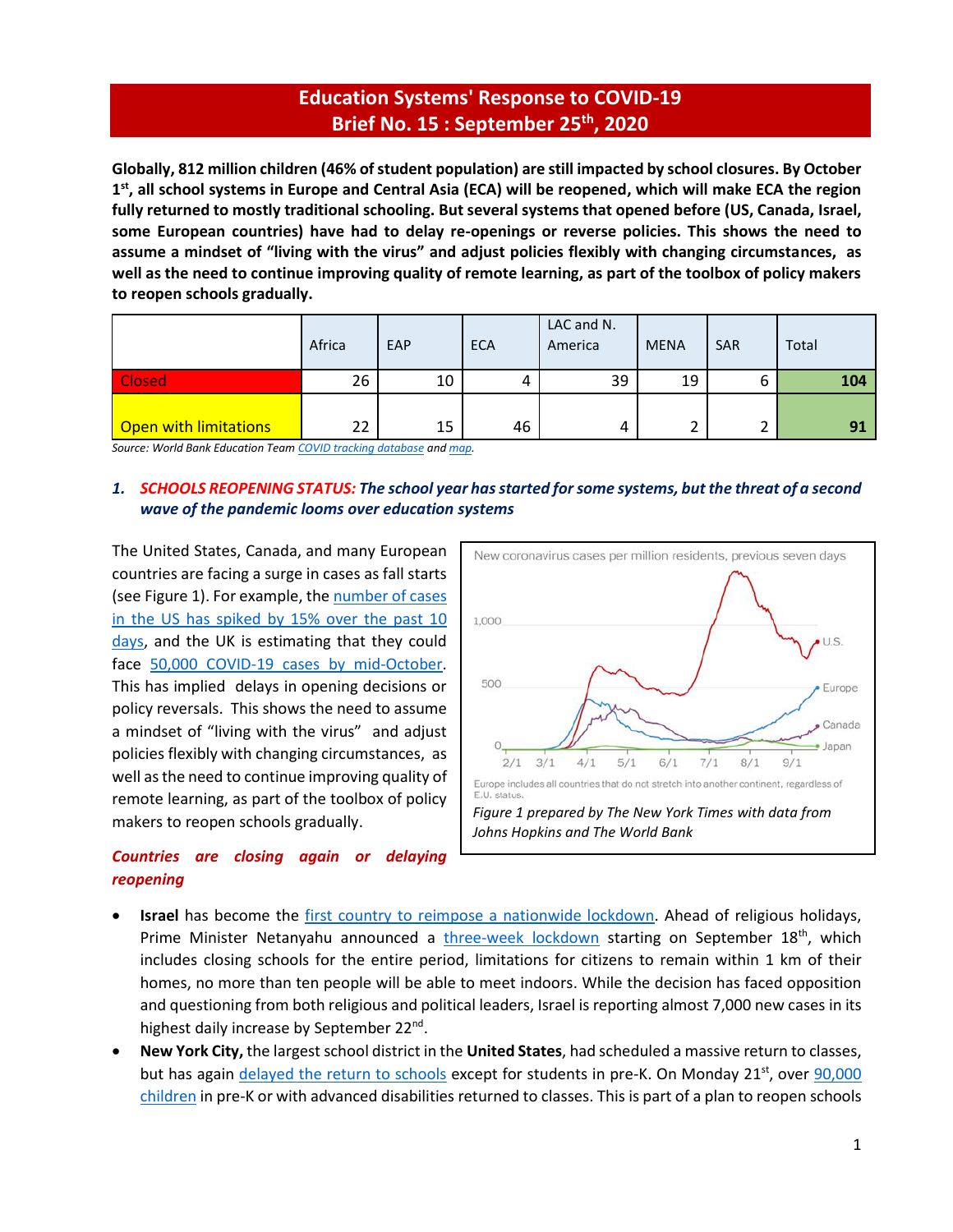by stages, with elementary schools following on September 29<sup>th</sup>, and middle and high schools reopening by October 1<sup>st</sup>. As a result of the *delays in widespread reopening*, students lost approximately ten days of virtual learning, and teachers and parents are facing anxiety on whether there are safe conditions, such as adequate ventilation, and securing enough teachers to facilitate smaller classes[. 46% of families](https://www.nytimes.com/2020/09/21/nyregion/prek-school-reopening-nyc.html?campaign_id=9&emc=edit_nn_20200922&instance_id=22405&nl=the-morning®i_id=140284942§ion_index=1§ion_name=big_story&segment_id=38696&te=1&user_id=f657117f3fbf8484d274d38b7eb35187) in NYC have already opted for their children to continue remote learning till November.

#### **Many continue to reopen under strict measures**

- **Ethiopia** is preparing for a gradual school reopening. A survey on school principals and [teachers](https://riseprogramme.org/blog/reopening-schools-ethiopia-perspectives) found that some of the main challenges of reopening according to them are to provide timely information and guidance on COVID-19, develop strategies to help students catch up on lost learning, implement strategies to encourage students to return to schools (especially for the most disadvantaged), and provide infrastructure to prevent the spread of the virus, among others.
- **Pakistan**, has reopened private and public schools for 6-8 standards under strict regulations requiring social distancing and the use of masks. All provinces are following the reopening except for Sindh which will start reopening by September 28. Primary schools nationwide are scheduled to reopen by September 30th.

## *Emerging lessons from country experiences in managing the process of reopening schools*

UNICEF, UNESCO, the World Bank, the World Food Programme, and the UN Refugee Agency (UNHCR) published in June a [Framework for](https://www.unicef.org/documents/framework-reopening-schools)  [reopening schools.](https://www.unicef.org/documents/framework-reopening-schools) Now these organizations have provided a supplemental document focused on condensing th[e emerging lessons on](http://pubdocs.worldbank.org/en/281371600700872821/Framework-for-Reopening-Schools-SEPTEMBER19.pdf)  [what is working](http://pubdocs.worldbank.org/en/281371600700872821/Framework-for-Reopening-Schools-SEPTEMBER19.pdf) across diverse settings to support countries in strengthening their reopening plans and securing a safe return to in-person learning for all children. Some of these lessons include prioritizing the return of early grades and exam classes, context-appropriate hygiene protocols, simplifying the curriculum, designing protocols for reclosing, among many others. *Access the document [here](http://pubdocs.worldbank.org/en/281371600700872821/Framework-for-Reopening-Schools-SEPTEMBER19.pdf)*

- [Mexico](https://listindiario.com/las-mundiales/2020/08/03/629094/mexico-comenzara-el-nuevo-curso-escolar-a-distancia-el-24-de-agosto) the new school year started this August 24<sup>th</sup> [using remote learning](https://www.infobae.com/america/mexico/2020/08/13/sep-este-es-el-calendario-escolar-oficial-para-educacion-basica/#:~:text=El%20ciclo%20escolar%202020%2D2021,sin%20clases%20por%20labores%20administrativas.) (television and radio) until the pandemic allows for students to return to school. The Secretary of Education has made agreements with television corporations so that they schedule the emission of educational content for 24 hours and seven days a week through six channels. For those who can't access televised content, radio content as well as textbook distribution will be put in place.
- Schools in Seoul and nearby areas have started to [reopen](https://uk.reuters.com/article/uk-health-coronavirus-southkorea/seoul-schools-resume-in-person-classes-as-south-korea-coronavirus-cases-dip-idUKKCN26C0AI?il=0) in **South Korea** as of September 21st. due to the decline in cases. Students are back to classes under a hybrid system, attending in-person classes once or twice a week. The Ministry of Education is focused on [improving the quality of online classes](http://www.koreaherald.com/view.php?ud=20200915000838) by including measures such as chat options to share feedback between teachers and students, time limits for classes, and live check-in sessions before and after each class day.
- On [September 23](https://www.youtube.com/watch?v=hKuSxCXWhyU)<sup>rd</sup>, Hong Kong resumed classes for over [300, 000 students](https://www.scmp.com/news/china/science/article/3102158/coronavirus-constantly-surprising-virus-found-be-heat-tolerant) in grades 1, 5, and 6 of primary and secondary, as well as kindergarten (K3). The rest of the students are scheduled to return next week. Some of the measures contemplated in the [guidelines](https://www.scmp.com/news/hong-kong/education/article/3100321/class-suspensions-and-early-pickups-hong-kong-schools-get) include checking for temperature, using masks, maintaining social distancing, hand-washing, and disinfection. If positives cases were detected, in-person classes will be suspended for 14 days.
- **Estonia** started the new academic year by September 1<sup>st</sup> by implementing a blended system and having flexibility. [Schools have autonomy to implement](https://news.err.ee/1131177/new-academic-year-alternating-distance-and-contact-learning) flexible measures, such as one week of face-to-face learning and two weeks at home, or to start with mostly in-person learning and then introduce remote learning once students and teachers have become familiar with each other. Similar [approach](https://education.24tv.ua/ru/1-sentjabrja-v-ukraine-kak-otkrylis-shkoly-dengi-na-covid-19_n1405945) is used in **Ukraine**.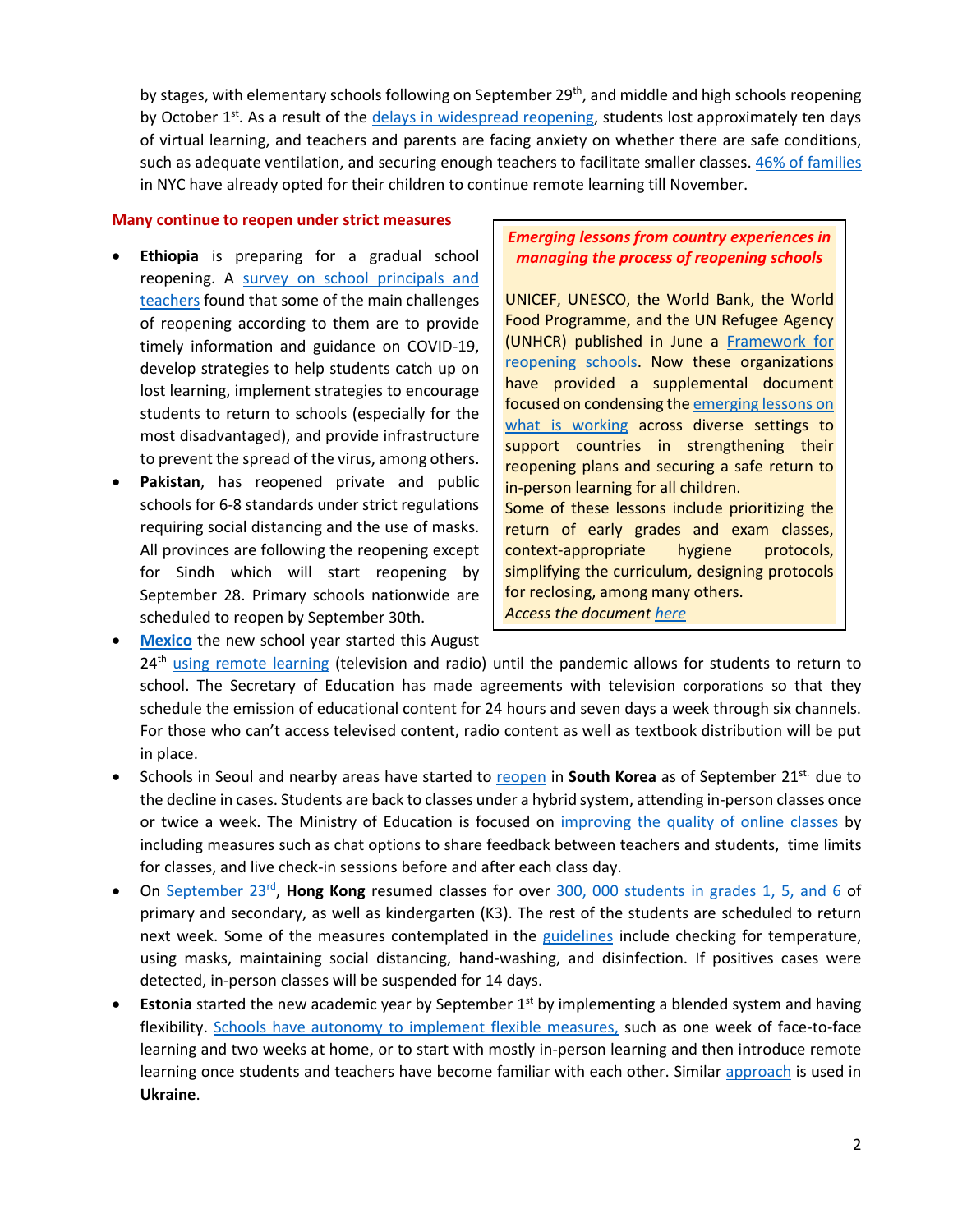### **Others are planning for the long-term effects of the pandemic**

- **Singapore** is focusing on investing in teachers and key education staff, as well as improving teachers' careers. Part of these reforms include improving the career framework, professional development, and training of [special education teachers](https://www.straitstimes.com/forum/strong-support-for-training-needs-of-special-education-teachers) to make it more attractive to students. The Ministry of Education has introduced two career tracks for them that will allow them to progress into more senior roles.
- In Japan, a special task force of the Central Council for Education has recommended a plan to introduce [subject-based teaching](https://mainichi.jp/english/articles/20200821/p2a/00m/0na/009000c) for grades 5 and 6 in elementary schools. This measure would improve quality of education and ease the workload of teachers. They also recommended to facilitate the acquisition of teacher credentials for students so that more teachers can instruct at elementary schools.
- In **Canada**, measures to [support young students' opportunities](https://www.newswire.ca/news-releases/government-of-canada-covid-19-measures-delivering-support-for-young-people-this-fall-804092528.html) affected by the pandemic include: funding (\$187.7 million) to create more job opportunities, expanding summer jobs programs, increase funding for the Student Work Placement program to offer 40,000 work opportunities for post-secondary students, and a moratorium on student loans.

### *2. LATEST EVIDENCE ON THE DEBATES CONCERNING SCHOOL REOPENING*

- A [study](https://feb.kuleuven.be/research/economics/ces/documents/DPS/2020/dps2017.pdf) on the impact of school closures in learning achievement in Belgium has found that students of the 2020 cohort experienced significant learning losses in all tested subjects, with a decrease in school averages of mathematics scores of 0.19 standard deviations and Dutch scores of 0.29 standard deviations as compared to the previous cohort. Learning losses are more prevalent among more disadvantaged student population. This is one of the forts studies that asses directly ( not simulate only) learning losses due to the pandemic.
- Researchers at Brown University working with school administrators are [tracking school COVID-19 cases](https://statsiq.co1.qualtrics.com/public-dashboard/v0/dashboard/5f62eaee4451ae001535c839#/dashboard/5f62eaee4451ae001535c839?pageId=Page_1ac6a6bc-92b6-423e-9f7a-259a18648318) and have found [low levels of infections among students and teachers,](https://www.washingtonpost.com/education/feared-covid-outbreaks-in-schools-yet-to-arrive-early-data-shows/2020/09/23/0509bb84-fd22-11ea-b555-4d71a9254f4b_story.html?utm_campaign=wp_to_your_health&utm_medium=email&utm_source=newsletter&wpisrc=nl_tyh&wpmk=1&pwapi_token=eyJ0eXAiOiJKV1QiLCJhbGciOiJIUzI1NiJ9.eyJjb29raWVuYW1lIjoid3BfY3J0aWQiLCJpc3MiOiJDYXJ0YSIsImNvb2tpZXZhbHVlIjoiNWU3OTczNWRhZTdlOGE1OTQ4MjdjMjE4IiwidGFnIjoiNWY2YmIwMmY5ZDJmZGEyYzM2OWU4MTBjIiwidXJsIjoiaHR0cHM6Ly93d3cud2FzaGluZ3RvbnBvc3QuY29tL2VkdWNhdGlvbi9mZWFyZWQtY292aWQtb3V0YnJlYWtzLWluLXNjaG9vbHMteWV0LXRvLWFycml2ZS1lYXJseS1kYXRhLXNob3dzLzIwMjAvMDkvMjMvMDUwOWJiODQtZmQyMi0xMWVhLWI1NTUtNGQ3MWE5MjU0ZjRiX3N0b3J5Lmh0bWw_dXRtX2NhbXBhaWduPXdwX3RvX3lvdXJfaGVhbHRoJnV0bV9tZWRpdW09ZW1haWwmdXRtX3NvdXJjZT1uZXdzbGV0dGVyJndwaXNyYz1ubF90eWgmd3Btaz0xIn0.wjjEFpinvWvGo2NY8CQImyenMZ7YzcswSMx5yCM8hfU) with 0.23% of students having a confirmed or suspected case, and 0.49% of teachers in that situation. Additionally, they found that school COVID infection rates are lower than those found in their surrounding communities. Their analysis includes over 550 schools in the United States. This doesn't mean the risk of contracting COVID is nonexistent, schools still need to take measures to place students' and teachers' safety first.
- The **Center for Disease Control and Prevention** released new guidance about [the risk of transmission](https://www.cdc.gov/media/releases/2020/p0915-dynamic-school-decision-making-infographic.html)  [within a](https://www.cdc.gov/media/releases/2020/p0915-dynamic-school-decision-making-infographic.html) school. It includes a color-coded tool with questions about health indicators and school protocols and measures. The tool aims to help administrators and local health officials make decisions about in-person learning.
- The New York Times, reports that a COVID-19 vaccine [for children may take longer than expected](https://www.nytimes.com/2020/09/21/parenting/kids-vaccine-coronavirus.html?campaign_id=174&emc=edit_csb_20200923&instance_id=22450&nl=coronavirus-schools-briefing®i_id=140284942&segment_id=38820&te=1&user_id=f657117f3fbf8484d274d38b7eb35187) as no trials have begun yet to determine if the vaccines being developed are as safe and effective for children. Usually, vaccines are tested on children after they have been declared safe for adults, which may mean that a vaccine for them may not arrive till fall 2021.

*=================================================*

### *Latest Relevant (mostly WB) Resources*

- Reports Guidance notes
	- o *[Supplement to Framework for reopening schools:](http://pubdocs.worldbank.org/en/281371600700872821/Framework-for-Reopening-Schools-SEPTEMBER19.pdf) Emerging lessons from country experiences in managing the process of reopening schools by WB/UNESCO/UNICEF/WFP/ UNHCR*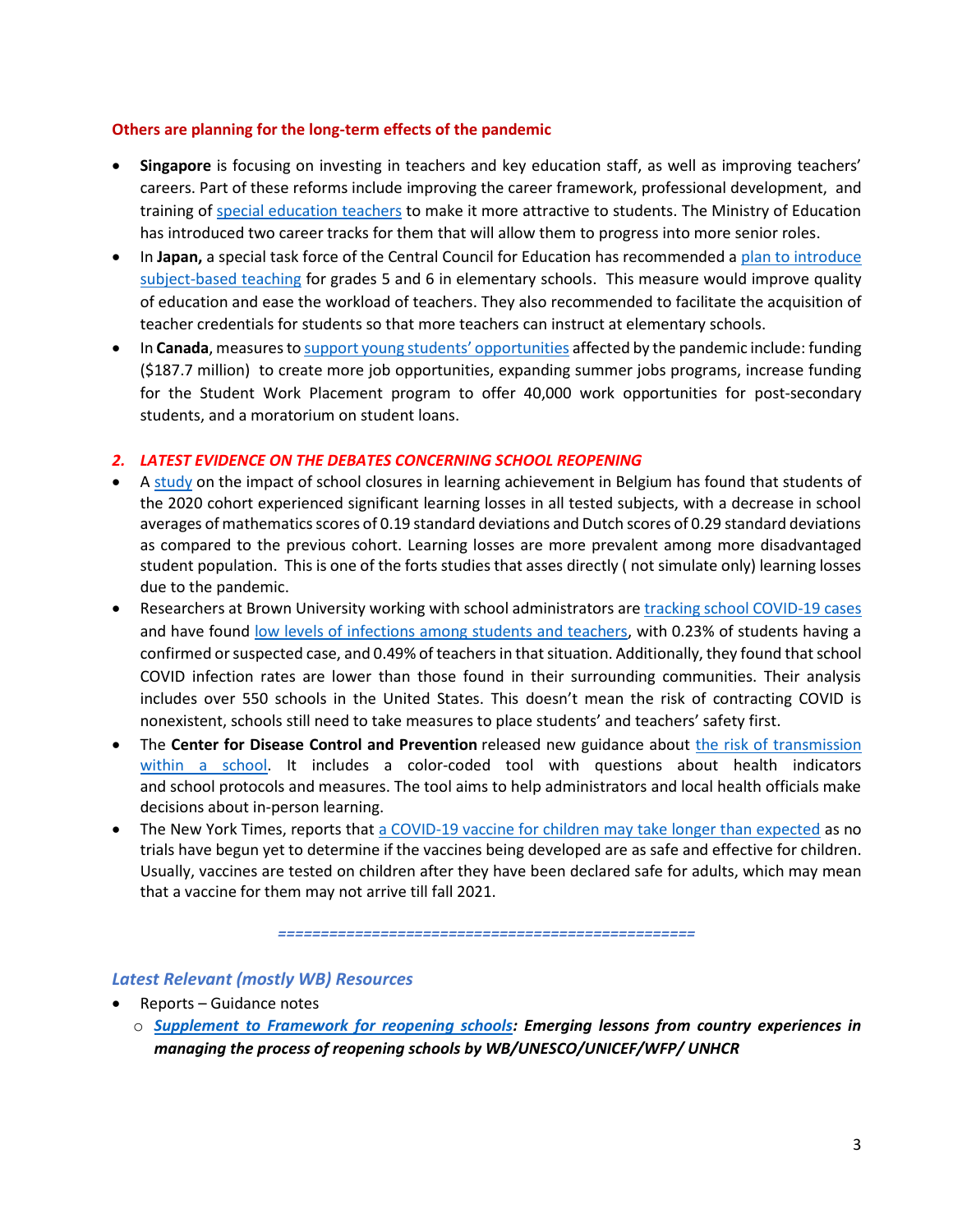- o *[Global Guidance on Reopening Early Childhood Education Settings](http://pubdocs.worldbank.org/en/711761600700878007/Global-Guidance-for-Reopening-ECE-Settings-Final-send.pdf)*, prepared by WB/UNICEF/UNESCO outlining key principles and practical measures for decision-makers to consider before, during and after the transition from closure to reopening
- o A *[compilation of reopening experiences and best practices in 20 countries](https://drive.google.com/file/d/1m4cohdUr0dxVXs4r-Nseuk4PVHkgdjTw/view)* by prepared by the Brazilian organization [Vozes da Educacao](http://educacaoecoronavirus.com.br/ficha-tecnica/) (webpage in Portuguese)
- Latest Blogs
	- o Getting children back to school: "We are in a hurry" by **Jaime Saavedra** [\(English](https://blogs.worldbank.org/education/getting-children-back-school-we-are-hurry)[/Spanish\)](https://blogs.worldbank.org/es/education/lograr-que-los-ninos-vuelvan-la-escuela-tenemos-prisa)
	- o Learning losses due to COVID-19 could add up to \$10 trillion" by Joao [Pedro Azevedo,](https://blogs.worldbank.org/team/joao-pedro-azevedo) [Amer](https://blogs.worldbank.org/team/amer-hasan)  [Hasan,](https://blogs.worldbank.org/team/amer-hasan) [Koen Geven,](https://blogs.worldbank.org/team/koen-geven) [Diana Goldemberg,](https://blogs.worldbank.org/team/diana-goldemberg) [Syedah Aroob Iqbal](https://blogs.worldbank.org/team/syedah-aroob-iqbal) [\(English/](https://blogs.worldbank.org/education/learning-losses-due-covid19-could-add-10-trillion)[Spanish\)](https://blogs.worldbank.org/es/education/las-perdidas-de-aprendizajes-debidas-al-covid-19-podrian-sumar-hasta-10-billones-de)
	- o [Multi-modal TVET delivery during COVID-19: Expanding access to continued learning in Afghanistan](https://blogs.worldbank.org/education/multi-modal-tvet-delivery-during-covid-19-expanding-access-continued-learning-afghanistan) by [Mabruk Kabir,](https://blogs.worldbank.org/team/mabruk-kabir) [Kurt Larsen,](https://blogs.worldbank.org/team/kurt-larsen) [Shahram Paksima](https://blogs.worldbank.org/team/shahram-paksima) and [Abdul Hai Sofizada](https://blogs.worldbank.org/team/abdul-hai-sofizada)
	- o Universalizing basic literacy: how to get every child reading? By M. Crawford, M. Barron, M. Gutierrez, E. Ding [\(English/](https://blogs.worldbank.org/education/universalizing-basic-literacy-how-get-every-child-reading)[Spanish\)](https://blogs.worldbank.org/es/education/la-universalizacion-de-la-alfabetizacion-basica-como-lograr-que-todos-los-ninos-lean)
	- o [How to invest in remote learning while building the education system of the future?](https://blogs.worldbank.org/education/how-invest-remote-learning-while-building-education-system-future) blog by Harry Patrinos
- Resources from past events
	- o [Lessons for Education: Education Television during COVID-19,](https://worldbanhttps/www.worldbank.org/en/events/2020/09/08/lessons-for-education-education-television-during-covid-19#2kgroup-my.sharepoint.com/personal/mbarronrodriguez_worldbank_org/Documents/Documents/11%20pages%20for%20the%20glossy%20%20MFC%202019-09-12%2011am%20ED_MB.docx) part of the joint [Lessons For](https://oecdedutoday.com/coronavirus)  [Education](https://oecdedutoday.com/coronavirus) webinar series organized by Harvard University, OECD, HundrED, and World Bank.
	- o [Webinars on Reopening of Schools:](https://en.unesco.org/events/joint-unesco-unicef-world-bank-webinar-series-reopening-schools#:~:text=The%20joint%20webinar%20series%20is,the%20Global%20Education%20Coalition) Resources from the series of webinars organized by UNESCO-UNICEF- World Bank from June till August 2020.
- World Bank UNESCO UNICEF **survey on education responses** is available on the Oxford Super Tracker as well as at this [link](http://tcg.uis.unesco.org/survey-education-covid-school-closures/). The second wave results are upcoming, please track the link for more information.
- Upcoming event: WB/OECD/Harvard Webinar with Minister of Education of Turkey on October 8, 2020 (details to follow). Background resources: [Responding to Covid-19 and Looking Beyond: Turkey Invests](https://www.worldbank.org/en/events/2020/09/24/responding-to-covid-19-looking-beyond-lessons-from-turkeys-education-emergency-response-digital-education-reforms-for-new-way-of-teaching-learning#2)  [in Safer Schooling and Distance Education with the World Bank Support](https://www.worldbank.org/en/events/2020/09/24/responding-to-covid-19-looking-beyond-lessons-from-turkeys-education-emergency-response-digital-education-reforms-for-new-way-of-teaching-learning#2) (press release),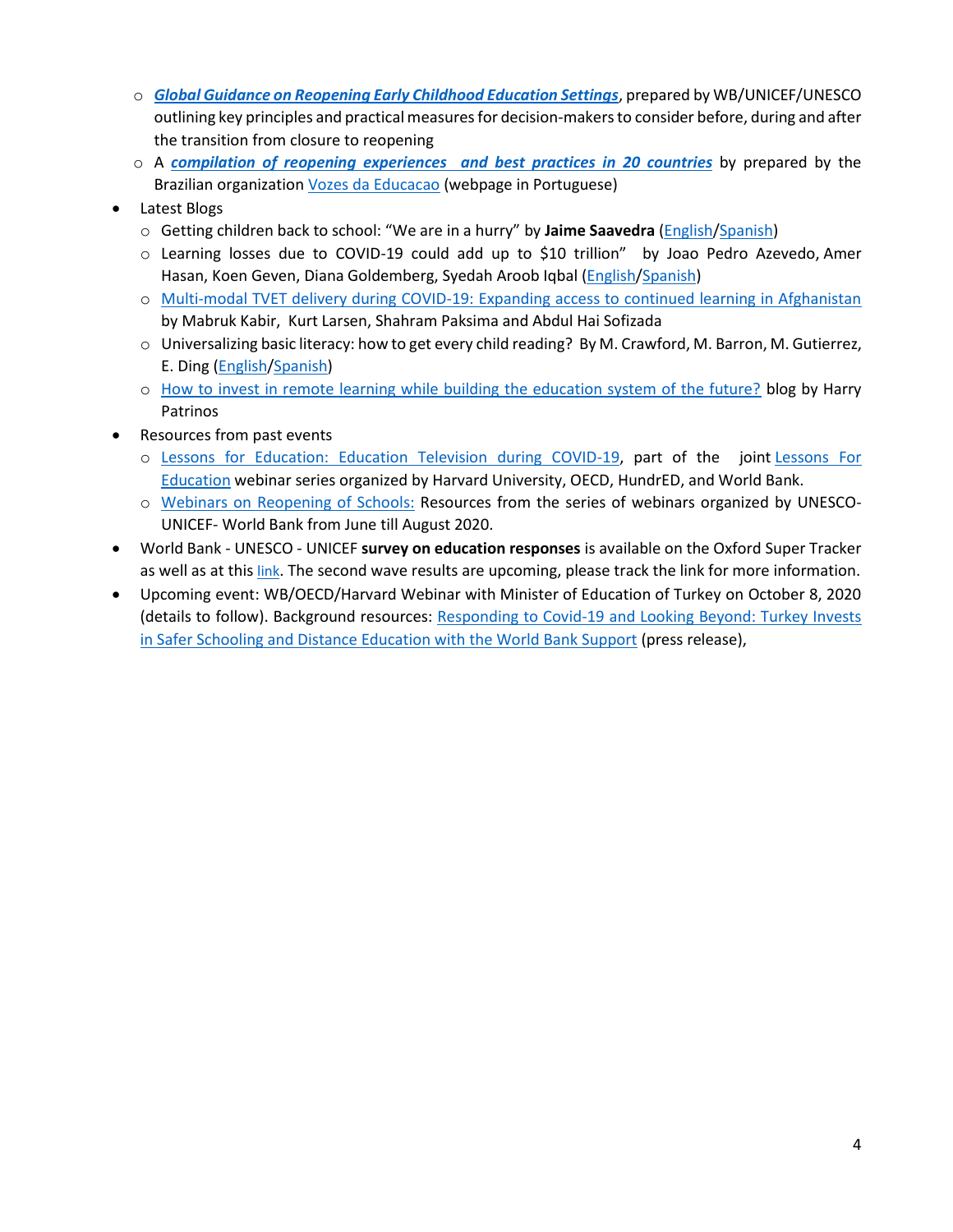## **ANNEX 1 –KAZAKHSTAN's GUIDELINES AND MEASURES TO REOPEN SCHOOLS**

## **In Kazakhstan, around 40% of schools have reopened for the new school year**

- While the GoK decided to start the school year with distance learning country-wide, several additional arrangements were announced recently.
- Close to 3,000 secondary schools (out of over 7,000, or around 40%) started the school year in a traditional format – these are remote and multigraded schools with low risk of virus spread that are implementing measures to ensure students' and teachers' health and safety.
- In response to parents' request, primary students (grades 1-4) have an opportunity to attend classes with all health and safety measures in place and not exceeding 15 students per classroom.
- Lesson duration for these classes is 40 minutes and breaks are organized at different time intervals for different grades. Classrooms are cleaned after every second lesson, and halls after every break. Canteens are closed at this time, schools are provided with disinfectants, sanitary mats for boots, and sanitizers.
- Overall, around 2.6 million (or 78%) students started the school year in a distance format, around 530,000 students (or 17%) attend classes with parents' permission, and 157,000 students (or 4%) in a traditional format in remote rural schools.
- As in Quarter 4 of last school year, TV lessons have been recorded, are broadcasted on 2 TV national channels, and are also available online for all students.
- All Internet and mobile providers made access to national online educational platforms free of charge and limitless. Over the summer break private providers improved the quality of their online educational platforms and added more functions and features based on the Quarter 4 feedback. For instance, streaming videoconferencing and recording, automated system management, analytical and assessment features have been improved and enabled.
- All schoolteachers had an opportunity to receive free asynchronous training to develop their skills in working with online educational platforms, lesson planning, online lessons streaming, working with virtual classrooms, and working with parents and students within the distance learning context.
- Teacher wages are not affected and will be paid on time.
- Pre-school students can attend classes in response to their parents' request with no more than 15 students and with health and safety measures provided.
- Colleges and universities primarily use distance learning except for remote colleges and internships when traditional format is acceptable.
- The Ministry of Education and Science and the Ministry of Healthcare monitor the epidemiological situation in schools closely and will review the schools status in accordance with the results.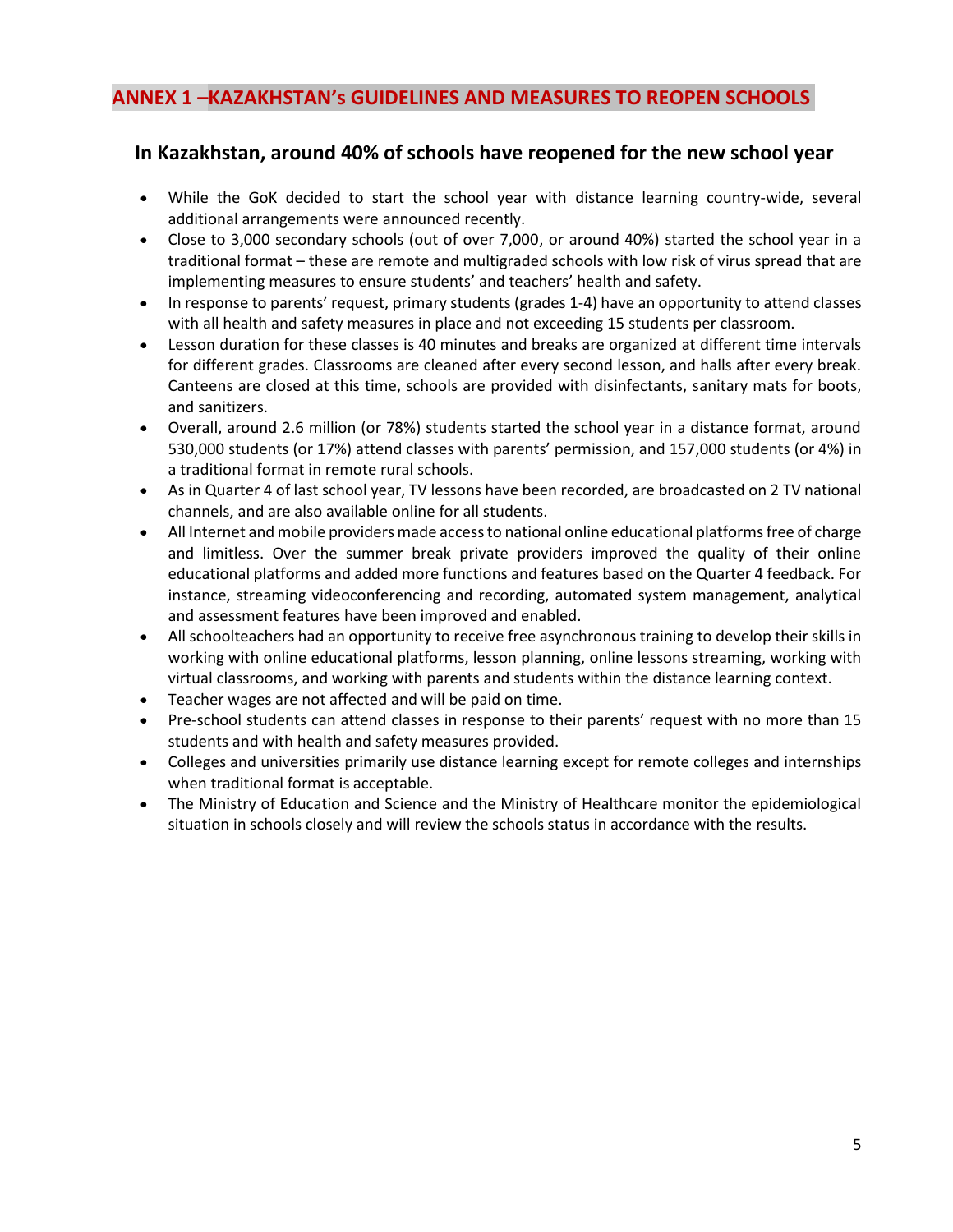# **ANNEX 2 – Latest on COUNTRIES REOPENING SCHOOLS (received from teams) AFRICA**

- **Angola,** schools reopened by August 3rd but only for administrative purposes with 50% of staff and no students.
- **Benin**, as of early July, schools except for nurseries are open. Classrooms have social distancing rules set up – for example, the benches have been set out to observe the one-meter rule. Launched mass testing for teachers as a way to reassure parents that school will be a safe environment – masks were compulsory, but during reopening, a large number of students turned up without masks due to costs. Students will return to classes after the vacation period by September 28<sup>th</sup>.
- **Botswana.** Standard 7, form 3, and form 5 returned by June 17<sup>th</sup>, with additional classes gradually phasing in. Pre-primary schools began by August  $4<sup>th</sup>$ . Private schools have been making their own reopening decisions. Some [preventive measures](https://www.bbc.com/news/topics/c77jz3mdqypt/botswana) include checking body temperatures, regular disinfection, and wearing of masks.
- **Burkina Faso,** students of examinations classes returned on June 1<sup>st</sup>, no date has been confirmed for rest of the years. The World Food Program is gradually restarting school [feeding activities](https://reliefweb.int/report/burkina-faso/wfp-burkina-faso-emergency-response-situation-report-13-19-june-2020) to benefit them. Universities have started to gradually reopen.
- **Burundi,** schools continued to operate through the pandemic. President Pierre Nkurunziza is [thought to](https://www.ft.com/content/a232c62b-ded1-4dd4-8ca7-a5bb5214987f)  [be](https://www.ft.com/content/a232c62b-ded1-4dd4-8ca7-a5bb5214987f) the first head of state to die due to side effects of COVID-19. Students returned to school by September 7 after the vacations period.
- **Cameroon,** schools and universities reopened by June 1<sup>st</sup>. Some of the [measures](https://www.voanews.com/africa/cameroon-opens-schools-amid-covid-19-spike) taken include: schools will be disinfected three times a week, schools without access to running water will be provided with it, making hand sanitizers and hand washing buckets available, having no more than 24 students per classroom, and only one student seated per bench instead of the usual four.
- Cote d'Ivoire. Primary, secondary, and universities reopened as of May 25<sup>th</sup>. [Measures](https://www.reuters.com/article/us-health-coronavirus-ivorycoast-educati/ivory-coast-children-head-back-to-school-after-virus-shutdown-idUSKBN2311FC) include washing hands before and after classes. Classes are equipped with hand sanitizer gel. Students returned to classes by September 14, after the vacations period.
- **Ethiopia**. The government is preparing t[o reopen](https://www.ena.et/?p=100689&fbclid=IwAR1xKYY4x4wJw6y1y5SfbQaLY87mweq9uXvTndOL--L77v0T2lWDP2DzoZw) preschool and primary schools by the end of September or early October. The [Ministry of Education has issued guidelines](https://allafrica.com/stories/202009100812.html) to limit number of students per classroom
- **Equatorial Guinea.** The Government decided on June 15<sup>th</sup> to ease emergency measures in force since March. This includes the [reopening](https://www.africanews.com/2020/06/17/legal-alert-understanding-the-dos-and-donts-of-equatorial-guineas-deconfinement-measures/) of schools for exams as long as they can comply with protective measures such as the use of masks, social distancing, hand washing practices, among others. After a period of vacation, the government authorized the opening of schools from September  $1<sup>st</sup>$  with a capacity of 50% students per class.
- Ghana implemented a phased, selective reopening: June 15<sup>th</sup> Final year tertiary students returned to classes; June 22<sup>nd</sup> – Final year senior secondary reopened; June 29<sup>th</sup> – Final year junior high school reopened; all other students will be home till further notice. After a period of vacations exam classes are due to return to classes by October 5<sup>th</sup>.
- **Guinea**, school[s reopened](https://reliefweb.int/report/guinea/guinea-coronavirus-covid-19-situation-report-no-11-24-june-7-july-2020) on June 29th, starting with exam classes. Currently students are on vacation.
- **Kenya**, announced on July 7th that schools will remai[n closed until](https://www.bbc.com/news/world-africa-53325741) January and that final year exams will be cancelled. Students of basic education in private and public schools will have to repeat the school year. The Ministry will continue to explore how to expand access of remote learning to all students. Colleges and universities may be able to reopen if they comply by government guidelines.
- Liberia. Schools reopened June 22<sup>nd</sup> for [last year of senior secondary](https://allafrica.com/stories/202007170728.html) students who are expected to sit exams this year.
- **Madagascar** has reopened schools for [some grades](https://reliefweb.int/sites/reliefweb.int/files/resources/UNICEF%20Madagascar%20COVID-19%20Situation%20Report%20for%207%20July%202020.pdf) (final year of high school, grade three, and grade seven). Attendance of pupils appears to be low. On July  $6<sup>th</sup>$  a lockdown was reinstated in the central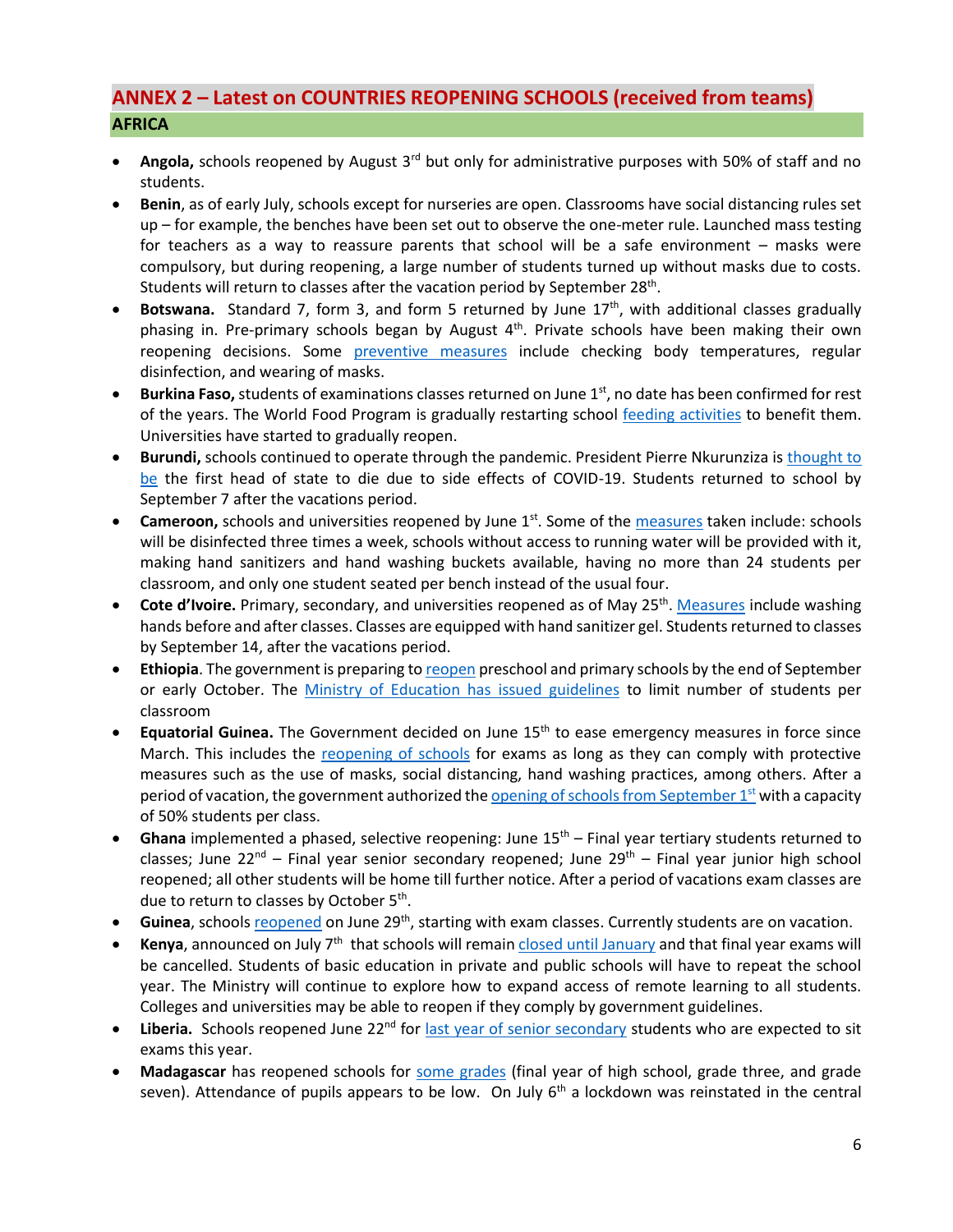region and schools had to [close again.](https://www.cnn.com/2020/07/06/africa/madagascar-lockdown-coronavirus-intl/index.html) They are now gradually reopening in som[e regions.](https://reliefweb.int/report/madagascar/madagascar-country-office-covid-19-response-13-august-2020) After vacation, schools are partially reopened as of September  $1<sup>st</sup>$  for examinations classes.

- **Mozambique** started to gradually reopen [by the end of August,](https://blogs.worldbank.org/water/times-covid-19-future-education-depends-provision-water-sanitation-and-hygiene-services) with total of 627 secondary schools and 19 teacher training institutes selected for the first phase of reopening, bringing back to school about [82,000 pupils,](http://www.mined.gov.mz/STATS/Pages/3Marco.aspx) of which 24,000 girls. However only one in four of these schools had access to the basic services required for adequate hygiene practices.
- **Niger,** public schools reopened by June 1<sup>st</sup>. Currently on vacation.
- **Sierra Leone.** School reopening Task Force established and working on different elements. Schools reopened July 1<sup>st</sup> for those sitting fo[r standard exams.](http://slconcordtimes.com/opinion-20/) A set of guidelines has been prepared and students returned to classes by September 15<sup>th</sup> for preprimary and by October 15<sup>th</sup> for primary schools, JSS, and SSS. The Ministry of Basic and Senior Secondary Education of Sierra Leone also announced that they will support accelerated learning activities using the new basic curriculum and that Radio Teaching program will be expanded.
- **South Africa** delayed planned [reopening](https://medicalxpress.com/news/2020-07-south-africa-phase-reopening-schools.html) of schools after a spike in infections, but then reopened June 8<sup>th</sup> using a phased reopening. Despite the number of COVID-19 cases growing sharply, by July 6, grades 6 and 11 returned to classes as part of the second stage of reopening. Due to the increase in COVID- 19 cases, the president of South Africa declared that [schools were closing](https://www.voanews.com/covid-19-pandemic/south-africa-schools-close-4-weeks-curb-coronavirus) for four weeks, except for grade 12 which will have a one week break. By late Augus[t children returned to schools](https://www.aa.com.tr/en/africa/south-africa-teachers-voice-concern-as-schools-reopen/1952118) after the precautionary break, teachers unions expressed their concern on being underprepared to ensure safety.
- **South Sudan** will start a [phased reopening](https://reliefweb.int/report/south-sudan/unicef-and-unesco-welcome-decision-reopen-schools-south-sudan) with candidate classes, Primary 8 and Senior 4, returning by first week of October 2020. Phase 2, including the rest of grades, will coincide with the start of the academic year in February 2021.
- **Tanzania** [reopened schools](https://africa.cgtn.com/2020/06/29/tanzanian-schools-reopen-with-strict-health-guidelines/) on June 22<sup>nd</sup>, with kindergartens, primary, and secondary schools resuming activities, with many parents concerned about the safety of learning environment in the context of increased infection cases. Schools reopened after the August break by September  $1<sup>st</sup>$ .
- **Togo,** by June 15<sup>th</sup> final year pupils of primary and junior high schools; second and third-year students of senior high school[s returned to classes.](https://www.togofirst.com/en/education/1306-5718-schools-reopen-on-june-15-2020)
- Zambia. Students of examination classes [returned to school](http://www.xinhuanet.com/english/2020-06/01/c_139105832.htm) by June 1<sup>st</sup>. Ministry of General Education has released guidelines on measures for safe school reopening as well as responsibilities of teachers/staff/administrators: smaller class size to the extent possible, observing physical distancing measures, having staff and students wearing masks, and maintaining a stock of masks to support vulnerable learners, compressing the curriculum, etc.
- **Zimbabwe.** Examination classes (grade7, form 4, upper sixth) will [return to classes on September 28](https://allafrica.com/stories/202009230503.html)<sup>th</sup>, followed in October 26 by next year's examination classes -- Grade 6, Form 3 and Lower Sixth or Form 5. Classes will be smaller (with no more than 30 students per classroom) and social distancing rules.

#### **Eastern and Central Europe**

- **Albania,** school[s reopened by May 18](https://www.albaniandailynews.com/index.php?idm=42211&mod=2)<sup>th</sup> for students in the last year of upper secondary. School reopening is under strict hygiene and social distance measures. Despite an increase in cases students [returned](https://balkaninsight.com/2020/08/20/albania-to-open-schools-in-september-despite-covid-19-risks/) to [schools](https://balkaninsight.com/2020/08/20/albania-to-open-schools-in-september-despite-covid-19-risks/) by September 14 for the new school year.
- Armenia. Pre- schools are open since May 18<sup>th</sup>, with [measures](https://en.armradio.am/2020/05/20/kindergartens-in-yerevan-reopen-after-a-two-month-lockdown/) such as temperature checks, shoes disinfection, and spending most of the school day outdoors. Students returned [to classes](https://jam-news.net/armenian-schools-will-open-epidemiologists-warn-authorities-rush/) by September  $15^{\text{th}}$ .
- **Austria**. Began returning students May 4th, with Grade 12 students who came back to school to prepare for final exam ("Matura") two weeks later; (ii) May 18<sup>th</sup>: School reopened for primary schools, lower secondary, and special needs schools; (iii) June  $3<sup>rd</sup>$ : School opening for upper secondary and TVET schools. Schools reopened for the new school year by September 7 introducing a [traffic light system](https://www.vindobona.org/article/austria-introduces-traffic-light-system-as-schools-are-reopening) to properly react if an increase in cases occurs.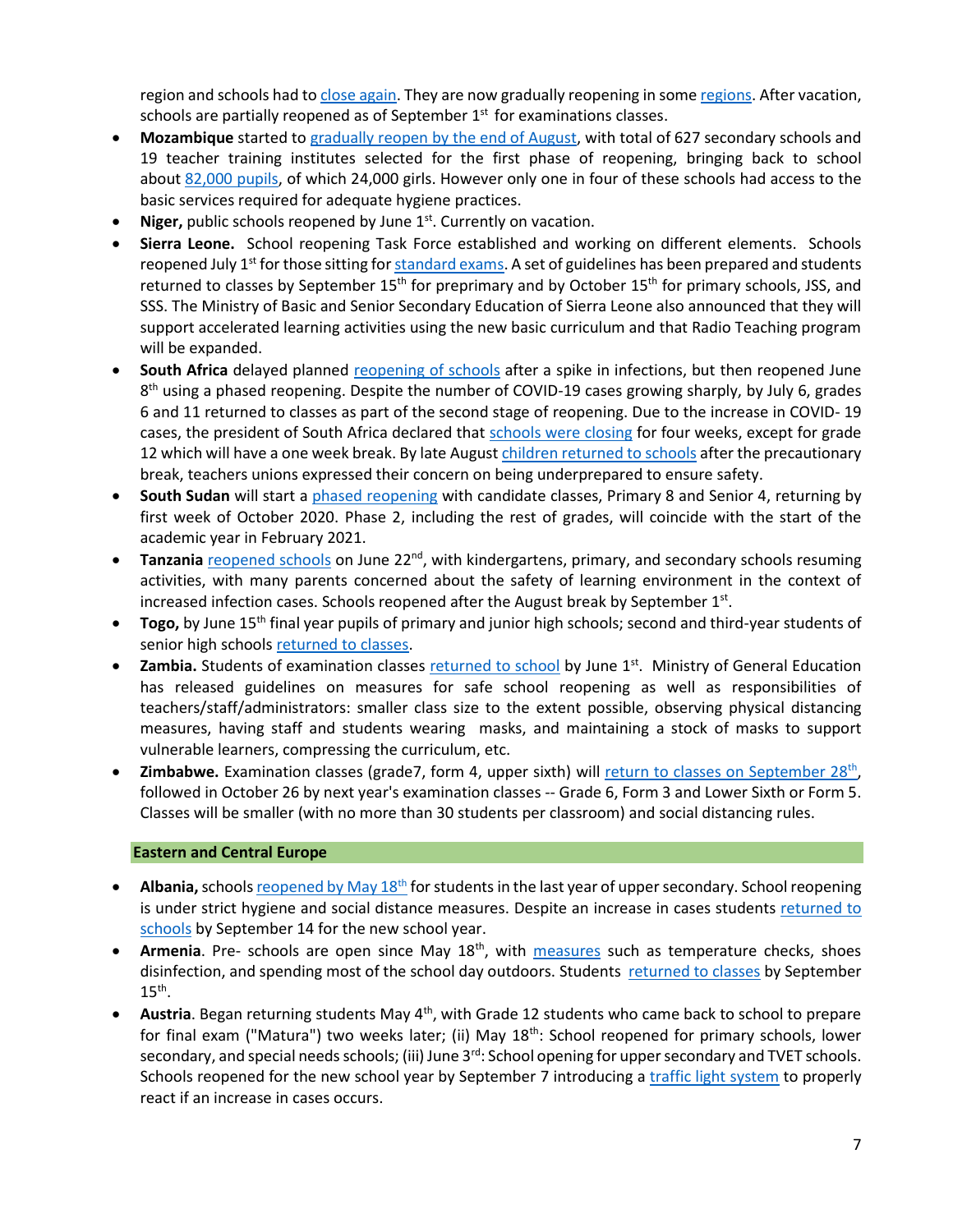- **Belarus, schools reopened by September 1st.**
- **Belgium.** From May 18th, selected grades o[f primary and secondary schools](https://www.politico.eu/article/belgium-lifts-its-lockdown-what-is-allowed-and-when/) restarted classes under strict social distancing rules. Some [measures](https://www.voanews.com/student-union/students-belgium-return-school-after-2-month-covid-break) taken include students and teachers wearing masks, washing hands when entering schools. All schools will reopen for the [new school year](https://www.politico.eu/article/coronavirus-all-belgian-schools-to-reopen-on-september-1/) starting on September 1<sup>st</sup>.
- **Bulgaria**. Reopened in the fall September 14<sup>th</sup>.
- **Croatia**. Classes resumed in May and students are currently on summer holiday. The Ministry conducted a survey of teachers and parents on effectiveness of remote learning, indicating the results will be used to improve on the remote learning to be offered in the start of the school year. Results of the survey have been released and are highlighte[d here.](https://www.croatiaweek.com/school-heads-and-teachers-in-croatia-satisfied-with-online-classes/) School reopened by September 7.
- **Cyprus,** high school students started t[o return to schools](https://www.weforum.org/agenda/2020/05/schools-education-lockdowns-coronavirus-covid19/) by May 11th and the school year finished by late June. The next academic year is started by September  $1<sup>st</sup>$ .
- **Denmark**. Staggered its reopening starting back in April, being one of the first countries to return kids to the classroom, under strict social distancing guidance. The new school year started by August 10.
- **Estonia,** May 15<sup>th</sup>: schools and educational institutions [resumed](https://ee.usembassy.gov/2020-05-08-5/%20https:/www.hm.ee/en/news/estonia-offers-its-digital-education-solutions-free-support-other-countries) in-person learning for up to 10 students per contact group. Tallinn public schools will limit contact groups to a maximum of five students. The government's coronavirus scientific council [supports the reopening of schools,](https://news.err.ee/1126830/coronavirus-scientific-council-supports-reopening-schools-on-september-1) students returned to school with a blended system by September  $1<sup>st</sup>$ .
- **Finland,** [reopened](https://www.reuters.com/article/us-health-coronavirus-finland/coronavirus-infections-slow-down-in-finland-despite-schools-opening-idUSKBN23B19K) schools by mid-May. After vacations, students returned to classes by August 13.
- France. After the summer break, students returned to classes by September 1<sup>st</sup> with the use of masks being compulsory indoors for staff and students over the age of 11.
- **Germany**. Reopened May 6<sup>th</sup>. The school year starts at different times in the 16 states, yet they all agreed in July that children will return to schools once the summer holidays are over. By 10 August schools reopened. The new package of measures designed by late August due to an increase in infections supports the [safe reopening of schools](https://www.wsj.com/articles/germany-hits-pause-on-reopening-amid-rising-covid-19-infections-11598545067) for the new academic year.
- Greece. Students [returned](https://www.brookings.edu/blog/order-from-chaos/2020/06/02/how-greece-can-reopen-without-ruining-its-coronavirus-containment-success/) May 4<sup>th</sup>, but are following guidelines, for example, stay at least two meters (6.56 feet) apart. Students and teachers are required to wear masks when [schools reopen for the new](https://www.reuters.com/article/us-health-coronavirus-greece-masks/greece-tells-students-to-wear-masks-when-schools-reopen-sept-7-idUSKBN25K1M8)  [school year](https://www.reuters.com/article/us-health-coronavirus-greece-masks/greece-tells-students-to-wear-masks-when-schools-reopen-sept-7-idUSKBN25K1M8) by September 7. The start of the school year was delayed and students returned by [September 14.](https://www.reuters.com/article/us-health-coronavirus-greece-education/greece-delays-school-reopening-to-sept-14-students-to-wear-masks-idUSKBN25S57M)
- **Hungary**, Schools will keep up digital education methods for the remainder of the term, but are allowed to [organize consultations for individual students or small groups](https://hungarytoday.hu/hungary-schools-open-coronavirus/) from June 2<sup>nd</sup>. The new school year started by September 1st.
- **Iceland,** by June 15<sup>th</sup> all schools were open, applying social distance and hygiene [measures.](https://www.icelandreview.com/ask-ir/whats-the-status-of-covid-19-in-iceland/) Schools reopened by late August after the vacations period.
- **Italy.** Children returned to classes by 14 September with students seated 1m apart and class sizes becoming smaller.
- **Kazakhstan.** Schools have started to reopen by September 1<sup>st</sup> (See Annex1)
- Lithuania, reopened schools for primary school students by [May 25](https://www.baltictimes.com/lithuania_s_lockdown_easing__wearing_face_masks_no_longer_mandatory_in_open_spaces/)<sup>th</sup>, other grades joined by early June. After summer break, schools reopened by September 1st.
- **Luxembourg**. Schools have [gradually been reopening](https://lu.usembassy.gov/covid-19-information/) since May 4<sup>th</sup>, with students in their final year of secondary school returning first. After summer break students returned by September 15.
- **Netherlands**. Students returned to schools after the summer break by August 17 but they [may be](https://www.government.nl/topics/coronavirus-covid-19/questions-about-coronavirus-and-the-education-sector)  [exempted](https://www.government.nl/topics/coronavirus-covid-19/questions-about-coronavirus-and-the-education-sector) if they or if someone they live with falls into a high risk category.
- Norway. Kindergartens were opened on April 20<sup>th</sup> and its primary schools on April 27<sup>th</sup>, starting with grade 1-4. Universities, colleges and vocational schools reopened from April 27<sup>th</sup> for some students and employees. All students were returned to school before the summer holidays. Students returned to classes by August 17<sup>th</sup>.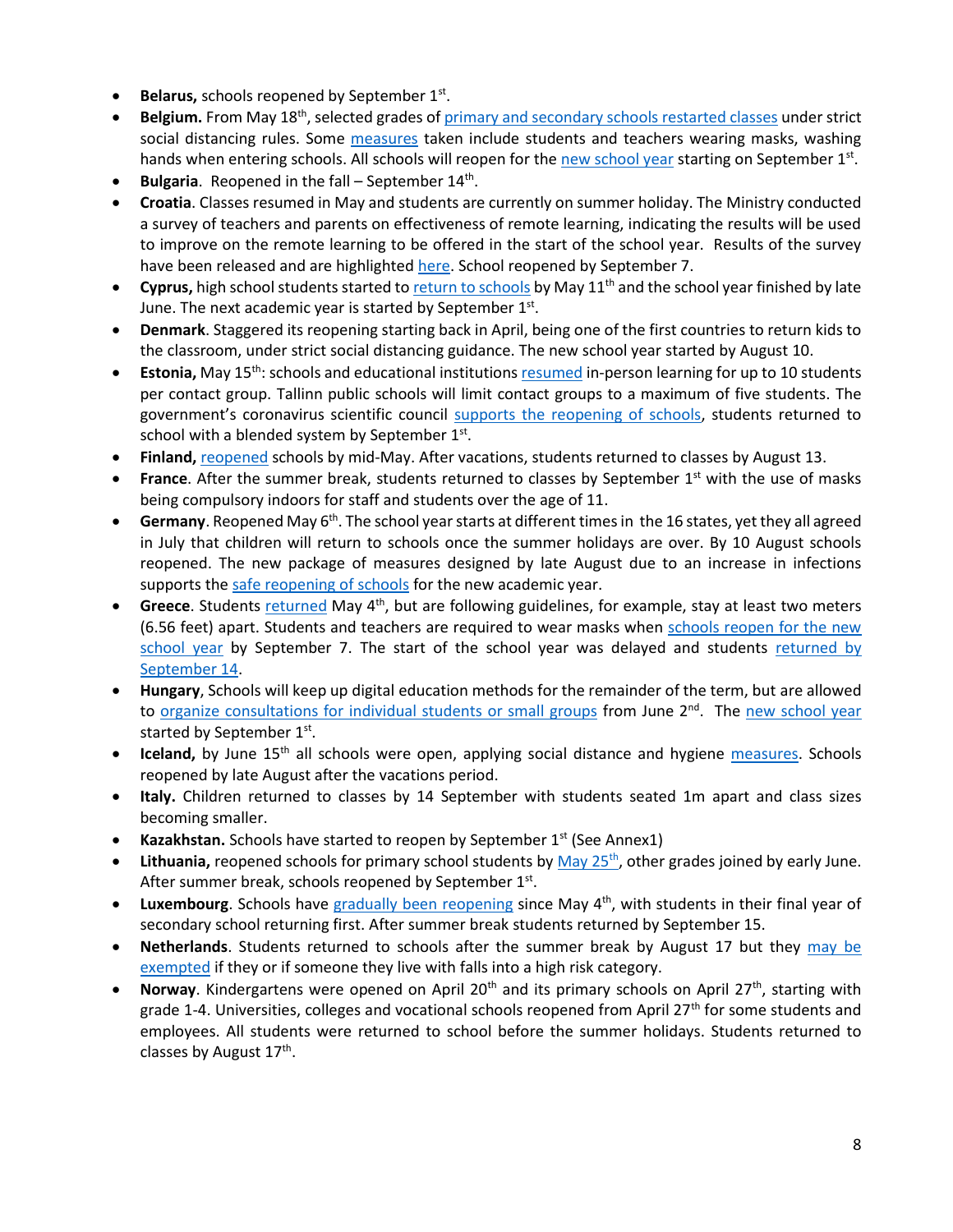- **Poland,** schools [reopened](https://www.bbc.com/news/world-europe-52796699) by the end of May, then closed for summer and reopened by September 1st with adjusted regulations including allowing principals th[e to suspend classes](https://www.gov.pl/web/edukacja/bezpieczny-powrot-do-szkol-dzialania-men-w-organizacji-roku-szkolnego-20202021-w-warunkach-epidemii) (by groups of for the whole school) if outbreaks of COVID were to occur in schools.
- Portugal, school[s reopened](https://www.theportugalnews.com/news/restaurants-cafes-daycare-centres-and-schools-reopen-on-monday/54168) by mid-May and are reopened after the break by September 14<sup>th</sup>.
- **Romania**. By June 2<sup>nd</sup> schools [reopened](https://www.cedefop.europa.eu/en/news-and-press/news/romania-responses-covid-19-outbreak) for learners in the last year of lower and upper secondary school to help prepare students for the national exams. The Ministry of Health has prepared sanitary guidelines for the **new school year** which started on September 14<sup>th</sup>.
- **Russian Federation,** schools [reopened](https://www.themoscowtimes.com/2020/09/01/russian-schools-reopen-as-coronavirus-cases-climb-a71301) as of September 1 after summer holidays.
- Slovak Republic, schools and kindergartens **opened** by June 1<sup>st</sup>. Schools reopened by September 2<sup>nd</sup>.
- **Slovenia.** Children in the first three grades of primary school, final years secondary school, and kindergartens returned to classrooms on [May 18](https://www.total-slovenia-news.com/lifestyle/6142-slovenian-schools-kindergartens-start-re-opening-18-may)<sup>th</sup>. After the summer break, students returned by September 1st.
- **Spain.** On May 25<sup>th</sup> a phased reopening restarted and only last year students of secondary and postsecondary in territories under phase 2 and 3 of reopening resumed classes. The Ministry of Education has prepared [guidelines](https://www.lamoncloa.gob.es/serviciosdeprensa/notasprensa/educacion/Documents/2020/230620-Guia-educacion.pdf) for students to returned to schools by September, measures will be adapted depending on the situation in each of Spain's 17 autonomous regions. By September 8, there has been a partial return to classes.
- **Switzerland.** May 11<sup>th</sup> for younger grades. Older children from their 10<sup>th</sup> year, as well as university students, returned on June 8<sup>th</sup>. Students returned to classes after the summer break on August 17<sup>th</sup>.
- **Ukraine**, kindergartens [reopened](https://www.thenationalherald.com/coronavirus/arthro/schools_subways_open_in_ukraine_as_lockdown_lifted-347116/) by late May. Schools reopened on September 1<sup>st</sup> with the three modalities of operation: green are open with general hygiene and distancing precautions, yellow is when the incidence in the area is high thus some activities in schools are limited (physical training, etc.), red is when cases are in the school and all the school goes on distance learning for 2 weeks.
- **United Kingdom.** In **England,** secondary schools were allowed to reopen for years 10 and 12 since June  $10<sup>th</sup>$ . Some nursery, pre-school, and reception year 1 and 6 started to go back by early June. In preparation for wide school reopening on September, the British Government has published its safety [plans](https://www.bbc.com/news/education-53253722) for England's (in-person) return to school - built on the principle of keeping classes or whole year groups apart in separate "bubbles" and the deployment of a [track, trace, and test program](https://www.bbc.com/news/uk-northern-ireland-53578636) being developed to limit the risk of transmission. In **Scotland**, schools have already reopened as well as some schools in **Northern Ireland**. **England** and **Wales** followed in September. There are [separate guidelines](https://www.bbc.com/news/education-51643556) for each.
- Uzbekistan. A quarter of schools re-open **[September 14](https://www.gazeta.uz/ru/2020/08/25/school-education/?utm_source=push&utm_medium=telegram)<sup>th</sup>**. The remaining schools are set to open doors for students in the next two weeks (by October  $1<sup>st</sup>$ ). More than 2300 schools re-opened. There are about 10 thousand general education schools, 6.2 million students, and over 486 thousand teachers in Uzbekistan. Most schools are expected to restore traditional education (offline) by October  $1<sup>st</sup>$ . At the same time, the decision to open the schools will be made on a case by case basis, based on the epidemiological situation in the region, rate of confirmed cases in teachers, readiness of the health care system, and local council's decision. Starting from September  $14<sup>th</sup>$ , TV lessons are broadcasted for schoolchildren in all subjects. Only parents can determine the format of education for their children, i.e. online vs. traditional. The school administration is prohibited from involving students in the traditional format of education or putting pressure on parents.

## **East Asia and the Pacific**

• **Australia**. States have the authority to follow up different guidelines or protocols given that the education system is administered at state level. Throughout the pandemic, schools in most states have remained open to children of essential workers and vulnerable children. Between May (New South Wales, Queensland, Western Australia) and June (Tasmania, South Australia, Northern Territory, and ACT) most students [across states](https://www.theguardian.com/australia-news/2020/aug/26/australia-covid-19-lockdown-rules-coronavirus-restrictions-by-state-how-far-can-travel-interstate-border-social-distancing-nsw-victoria-vic-queensland-qld-wa-sa-act-how-many-people-over-house) returned to school. An exception is the [state of Victoria](https://www.education.vic.gov.au/about/department/Pages/coronavirus.aspx) where students returned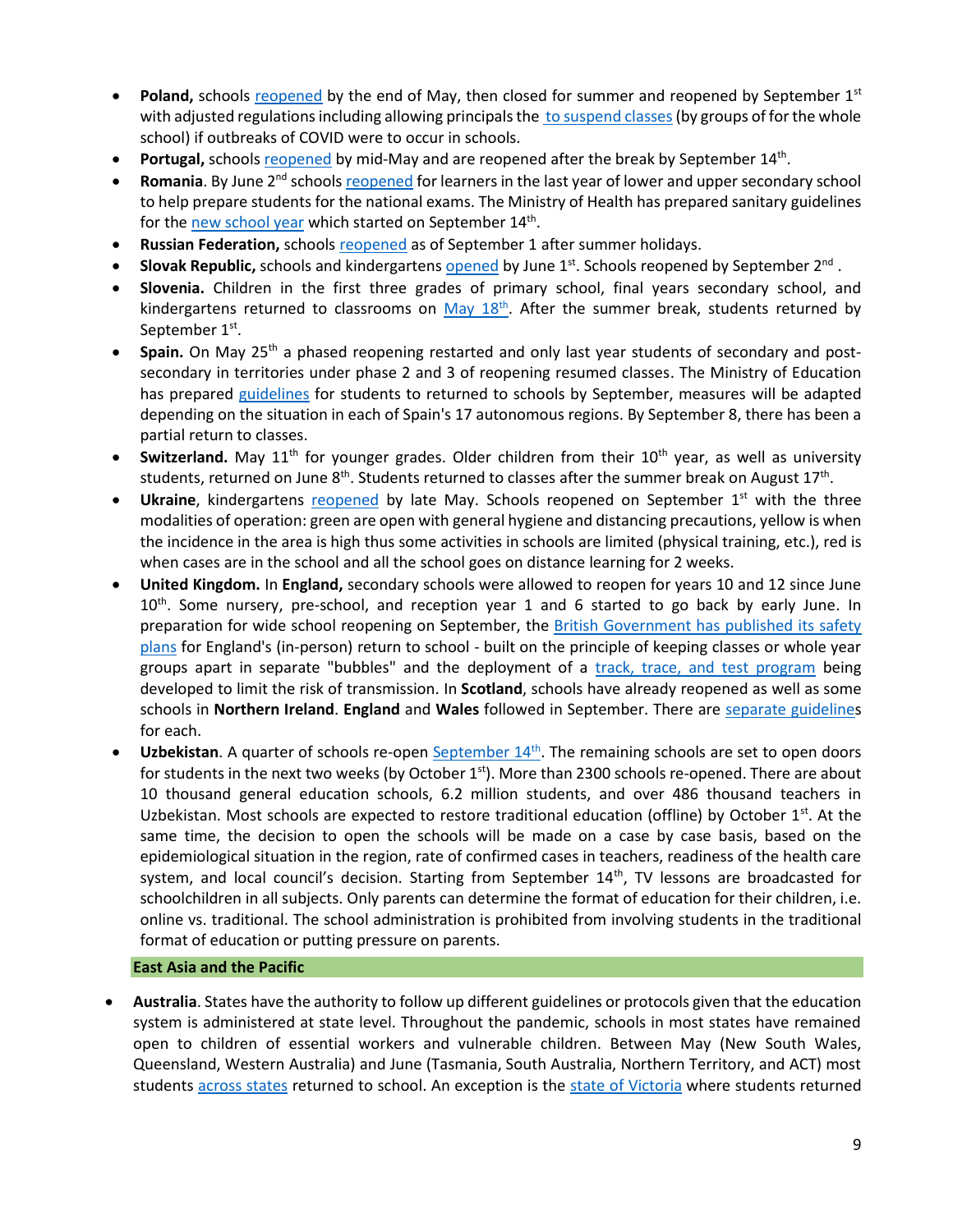to remote and flexible learning by August 5<sup>th</sup>, although schools and early childhood education centers are only open for vulnerable children and children of permitted workers.

- **Brunei Darussalam**. Reopened schools [early June](https://thescoop.co/2020/05/21/brunei-partially-reopens-schools-on-june-2-as-coronavirus-concerns-ease/) for students who will take national examinations and extended by July 27<sup>th</sup>.
- **China**. Dates of reopening varied based on the date of last reported case of COVID in the province. Practice social distancing whenever possible with examples including (i) allowing students from certain grades, e.g. the graduating classes, to register earlier than others to avoid peak traffic and avoiding large scale gathering by canceling parent days, campus events, and large-scale teacher training (ii) managing the access of vendors, service providers, and visitors to campus. Seats have plastic dividers to ensure students are safely distanced from each other. Re-adjusting school calendar to make up for lost face-toface instruction time. Routinely carry out simple health screening, monitor instances of high-risk symptoms and health related absence, and provide daily updates to local authorities. China also developed a contingency plan if/when an active case of COVID is found in classroom. Beijing had t[o reclose](https://www.nytimes.com/2020/06/17/world/asia/coronavirus-beijing-china.html)  [schools](https://www.nytimes.com/2020/06/17/world/asia/coronavirus-beijing-china.html) due to a new COVID-19 outbreak. Schools are open by September  $14<sup>th</sup>$ , after the vacations period.
- Fiji, early childhood centers, primary and secondary schools **[reopened](https://www.fbcnews.com.fj/news/covid-19/decision-to-reopen-schools-not-rushed/)** by July 6<sup>th</sup>.
- **Indonesia**. On June 16 the Education and Culture Ministry announced plans for [a phased reopening](https://www.thejakartapost.com/news/2020/06/16/indonesia-to-allow-phased-reopening-of-schools-in-covid-19-green-zones-minister.html) of [schools](https://www.thejakartapost.com/news/2020/06/16/indonesia-to-allow-phased-reopening-of-schools-in-covid-19-green-zones-minister.html) located in low risk areas or "green zones". By July 20<sup>th</sup> students started to [return to classes](https://www.thejakartapost.com/news/2020/07/16/schools-could-become-new-clusters-of-covid-19-transmission-indonesian-red-cross.html) in "green zones" of the archipelago in accordance with local protocols.
- **Japan**. Dates of reopening vary but started in mid-April. Classrooms are ventilated and students are not allowed to gather in clusters. Washing of hands regularly throughout the day, especially before lunch. Checking of temperatures regularly. If an infection is confirmed, the infected individual and those who were in close contact are to be suspended, according to the guidelines. Temporary closure of classes or the entire school is also recommended. After vacations, students returned to classes by August 24<sup>th</sup>.
- **Lao PDR.** Schools have [partially opened](https://www.unicef.org/laos/stories/safely-back-school) for Grade 5, Grade 9 and Grade 12 as the government lifted the lockdown during mid-May. Opening the schools for Grade 1-4, 6-8 and 10-11 started on early June. After the break schools opened by September  $1<sup>st</sup>$ .
- Mongolia. Schools have reopened by September 1<sup>st</sup>.
- **Papua New Guinea** schools began gradually reopening in late April. The Department of Education provided [specific instructions](https://covid19.info.gov.pg/files/28042020/Secretary%20Circular%20Instruction%205%20of%202020.pdf.pdf) for schools, teachers, and all education authorities to take in prevention of COVID-19. Parents can keep their children home if they wish to do so, yet they must inform schools so that children can continue their remote learning. Some of the prevention measures include mandatory facemasks for students and teachers and hand sanitizers or hand basins with soaps for hand washing in every recess break. However, [implementation of measures appears challenging,](https://www.rnz.co.nz/international/pacific-news/416597/png-schools-adjust-to-new-normal) with lack of masks in some areas and abundance in others. Some parents have resorted to sow masks themselves.
- **New Zealand,** school[s reopened](https://www.theguardian.com/world/2020/may/11/ardern-announces-new-zealand-will-reopen-schools-offices-and-restaurants-this-week) by mid-May and have not reported closures since. Students returned to classes by late August after the break.
- **South Korea.** After delays, began the school year in April online, then moved to in-person learning, beginning with high school seniors, followed by middle school seniors, juniors, and elementary schools by May 20<sup>th</sup>. Since then, some schools and districts have re-closed or gone on lockdown after increase in confirmed cases. This has helped curb the rise of transmissions. By August 25<sup>th</sup>, schools and kindergartens in Seoul hav[e closed](https://www.bbc.com/news/world-asia-53901707) due to increase in cases and approximately 200 staff and students infected over the past two weeks.
- **Singapore.** Schools fully reopened by [early June.](https://www.usnews.com/news/world/articles/2020-06-02/schools-reopen-as-singapore-eases-lockdown-restrictions) Measures include temperature checks, use of masks, strict hygiene, among others,
- **Tonga.** After reopening, schools closed [by end of June](https://www.theguardian.com/world/2020/jun/17/coronavirus-in-the-pacific-weekly-briefing) to test how students, teachers, and parents cope with at-home learning. The remote learnin[g school trial](https://matangitonga.to/2020/06/30/students-enjoy-home-school-trial) included using radio, TV, and internet.
- **Tuvalu** Schools reopened on April 27<sup>th</sup>. The country closed its borders early and implemented tight measures. As of end July, it remains one of the few COVID19-free countries.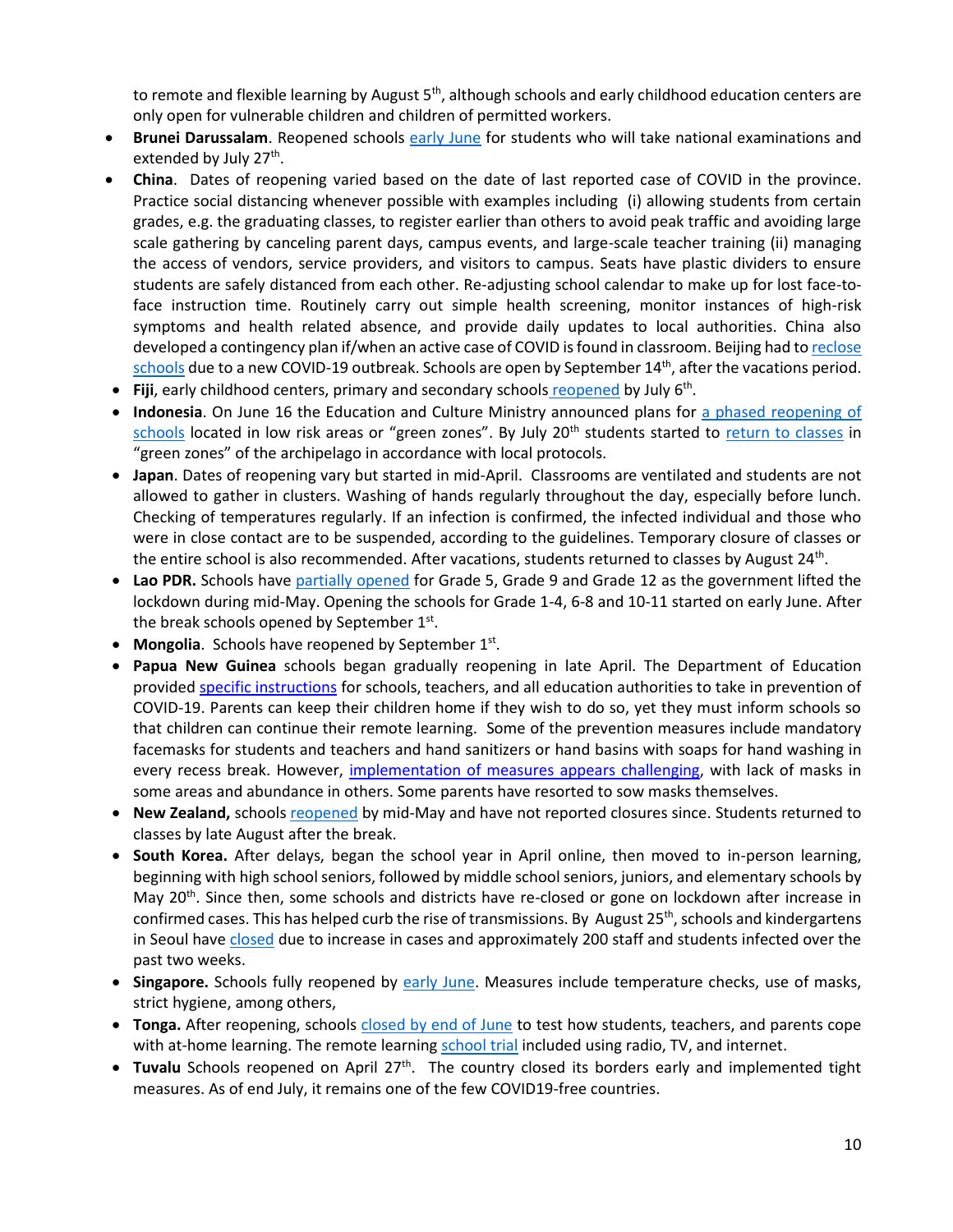• **Vietnam.** By mid-May, Vietnam had fully reopened all schools. The Ministry of Education and Training (MOET) developed a list of 16 priority responses for the basic education sector, and has sought support from development partners on implementation.<sup>1</sup> These priorities relate to, for example, (1) the safe operation of schools to reduce virus transmission, including the availability of hygiene materials and parttime in-person classes for crowded classrooms; (2) bridging the learning gap related to school closures, including stronger distance education provision, curriculum streamlining, teacher training, and promoting awareness for parents, students, and others; and (3) protecting the most vulnerable, including raising caregivers' awareness on child nutrition needs, psychological support, and distance education materials in ethnic minority languages. After vacations, students returned to classes by September  $1<sup>st</sup>$ .

### **Latin, Central and North America**

- **Anguilla**. By late May the Ministry and Department of Education informed that classes restarted with some limitations.
- **Argentina**. Three provinces have reopened schools in August, San Juan, Formosa and Catamarca, on a voluntary basis and under a strict sanitary protocol.
- **Canada.** As of July 29<sup>th</sup>, all provinces had announced that most or all of their students will return to school in September. By September 8<sup>th</sup> there has been a partial return to classes. In provinces such as British Columbia and Quebec, students will be divided into "learning groups" which will be the group students can interact with, which the government says will reduce the risk of transmission among students, while improving contact tracing in the event of an outbreak. Additional resources have also been allocated at provincial level to help schools prepare for the upcoming school year, which will go towards increased cleaning expenses, hand-washing stations and additional supplies for students and teachers. For a summary of the back-to-school plans by province, click [here.](https://www.ctvnews.ca/who-heads-back-to-class-in-september-a-look-at-school-reopenings-by-province-1.5042739)
- [Mexico](https://listindiario.com/las-mundiales/2020/08/03/629094/mexico-comenzara-el-nuevo-curso-escolar-a-distancia-el-24-de-agosto) the new school year started this August 24<sup>th</sup> [using remote learning](https://www.infobae.com/america/mexico/2020/08/13/sep-este-es-el-calendario-escolar-oficial-para-educacion-basica/#:~:text=El%20ciclo%20escolar%202020%2D2021,sin%20clases%20por%20labores%20administrativas.) (television and radio) until the pandemic allows for students to return to school. The Secretary of Education has made agreements with television corporations so that they schedule the emission of educational content for 24 hours and seven days a week through six channels. For those who can't access televised content, radio content as well as textbook distribution will be put in place.
- **Nicaragua.** Schools and public universities started classes by April 20<sup>th</sup> after the regular holidays. The Government has allowed private schools to close. Attendance is low-medium in urban areas and higher in rural areas.
- **Panama** has started the school year thi[s July 20](https://www.telemetro.com/nacionales/2020/07/20/panama-reinicia-ano-escolar-mediante/3060569.html)<sup>th</sup> with an adapted curriculum to focus on essential learning and using distance learning to reach children in all grades, as well as children with disabilities. There is no known date for face to face learning to start.
- **Peru,** by July 1<sup>st</sup> [in-person teaching](https://pe.usembassy.gov/covid-19-information/) at primary and secondary schools began for schools located in rural areas with limited means of communication, internet connectivity, and zero COVID-19 infections. In regions where there is limited access to internet, [TV lessons are being prioritized](https://www.nytimes.com/es/2020/08/17/espanol/educacion-television.html) to reach more students.
- The United States. On July 23<sup>rd</sup>, the Center for Disease, Control and Prevention issued a statement on school reopening and relevant guidelines. It also released the ["Plan, Prepare, and Respond"](https://www.cdc.gov/coronavirus/2019-ncov/community/schools-childcare/index.html) guidelines targeting administrators, caregivers, and parents about safety in schooling. States and school districts are opening online, in-person, or in a blended way, a state by state list on the status of reopening can be foun[d here.](https://www.today.com/parents/when-will-school-open-here-s-state-state-list-t179718) .
- Uruguay [began the return to classes](https://cnnespanol.cnn.com/video/escuelas-uruguay-normalidad-apertura-clases-adaptacion-perspectivas-buenos-aires-pkg-dario-klein/) in some rural areas by late April and moved in phases. By June 29<sup>th</sup>. Uruguay reached a [full reopening](https://www.infobae.com/america/america-latina/2020/06/29/uruguay-completa-la-reapertura-de-las-escuelas-256-mil-alumnos-vuelven-a-clase-en-montevideo/) of schools with 256 thousand students coming back to classes in Montevideo. Some of the [main characteristics](https://www.bbc.com/mundo/noticias-america-latina-53579960) of the gradual reopening so far are mandatory testing of

<sup>1</sup> This information was extracted from the *Mitigating the impact of COVID-19 on learning and skill formation in Vietnam***,** prepared by the World Bank's Education Global Practice team for Vietnam. The larger document summarizes the Government's comprehensive Education Response to COVID19 and can be requested from the team (contact Dilip Parajuli (Sr. Education Economist) at dparajuli@worldbank.org).